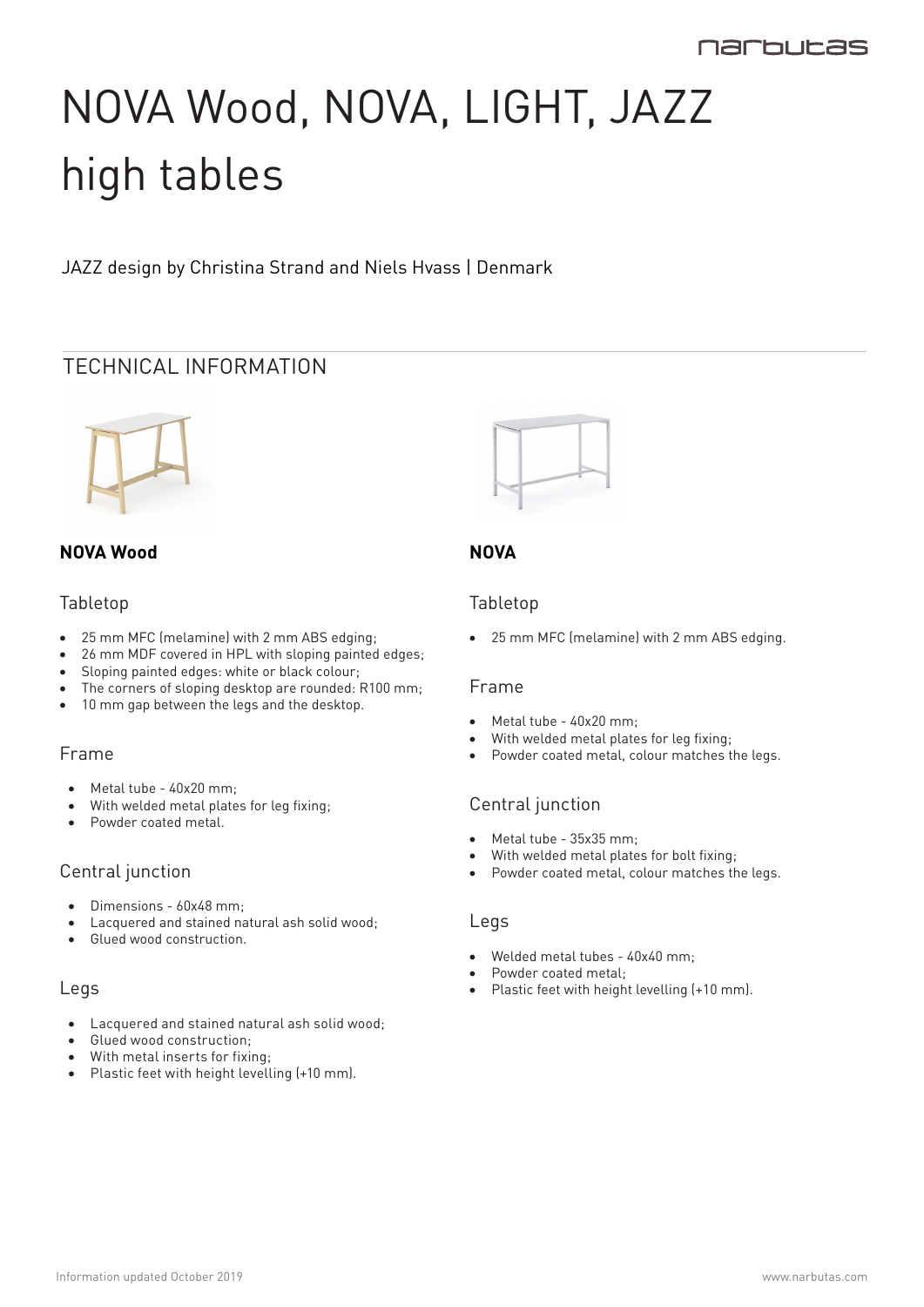## narhuras



## **LIGHT**

#### Tabletop

25 mm MFC (melamine) with 2 mm ABS edging.

## Central junction

- Metal tube  $-35x2$  mm:
- Side fixing plates  $-86$  mm;
- Powder coated metal.

#### Legs and stability junction

- 25 mm MFC (melamine) with 2 mm ABS edging;
- Plastic feet with height levelling (+10 mm).



# **JAZZ**

#### Tabletop

- 25 mm MFC (melamine) with 2 mm ABS edging;
- White colour:
- 8 mm gap between frame and desktop tabletop.

#### Metal beam under the tabletop

- Metal tube 40x20 mm;
- With welded metal plates for leg fixing;
- Powder coated metal, colour matches the legs.

#### Legs

- Metal tube  $70x20$  mm;
- Powder coated metal:
- Levelling feet covers made of black lacquered MDF (+10 mm).

# **MATERIALS**

#### NOVA Wood

- Melamine: M1 (white), M1D2 (white with amber oak edges); N (grey);
- HPL: H70B02 (white with white painted edges), H70B01 (white with black painted edges);
- HPL Fenix: H16B01 (black with black painted edges), H17B03 (grey with grey painted edges);
- Metal: E (white), A (black), M (metallic), T1 (dark grey);
- Solid wood: W2 (ash stained light grey), W3 (ash stained black).

#### NOVA

- Melamine: P (birch), T (beech), D1 (whitened oak), D2 (amber oak), U (walnut), M1 (white), N (grey), M1D2 (white with amber oak edges);
- Metal: E (white), M (metallic), T1 (dark grey), A (black).

#### LIGHT, JAZZ

- Melamine: P (birch), T (beech), D1 (whitened oak), D2 (amber oak), U (walnut), M1 (white), N (grey);
- Metal: E (white), M (metallic), T1 (dark grey), A (black).

# RANGE